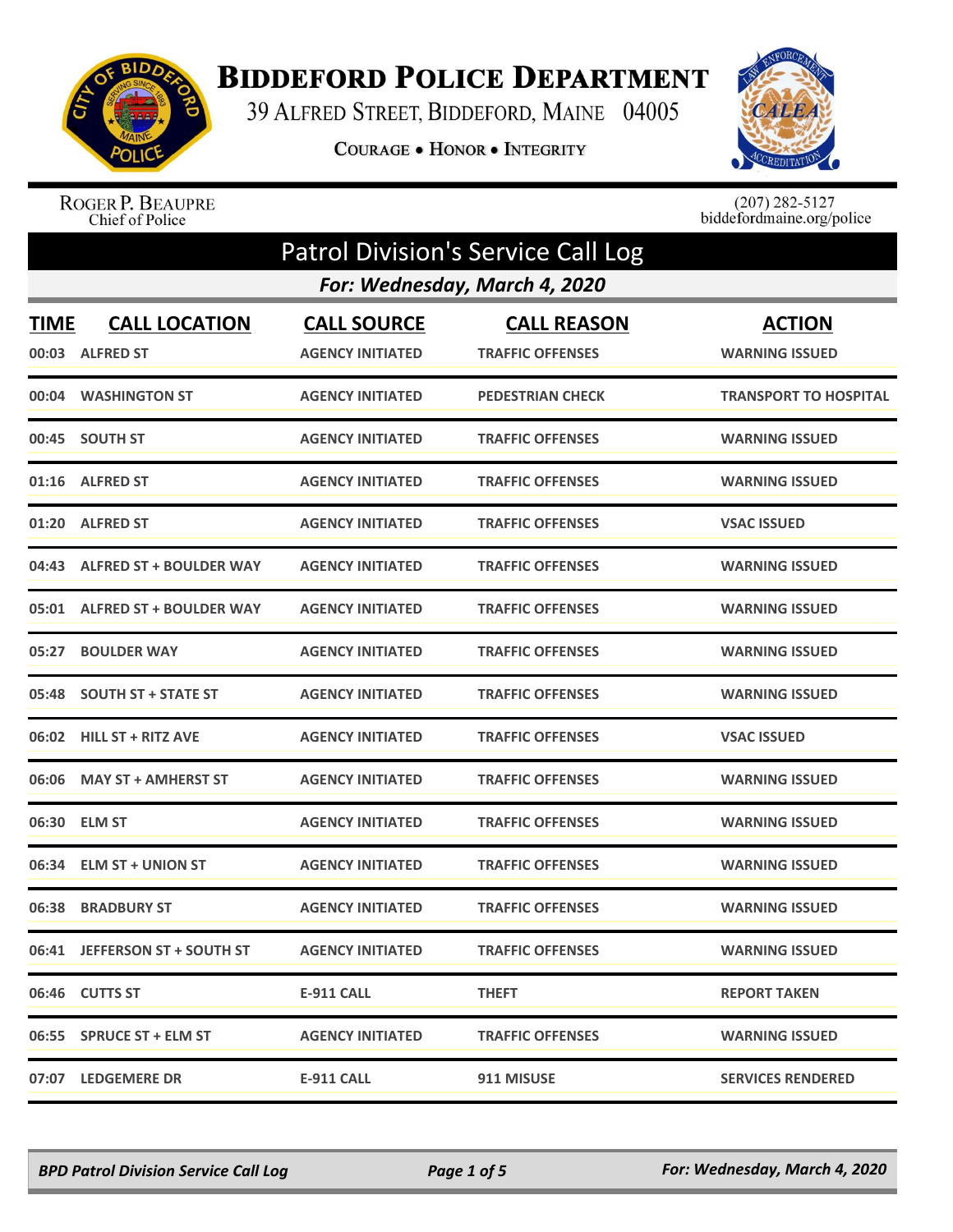| <b>TIME</b> | <b>CALL LOCATION</b>                           | <b>CALL SOURCE</b>                                  | <b>CALL REASON</b>                                               | <b>ACTION</b>                |
|-------------|------------------------------------------------|-----------------------------------------------------|------------------------------------------------------------------|------------------------------|
| 07:20       | <b>JEFFERSON ST</b>                            | <b>E-911 CALL</b>                                   | 911 MISUSE                                                       | <b>NEGATIVE CONTACT</b>      |
|             | 07:42 ALFRED ST                                | <b>WALK-IN AT STATION</b>                           | <b>COURT ORDERED CHECK IN</b>                                    | <b>SERVICES RENDERED</b>     |
|             | 08:03 CLEAVES ST                               | <b>NON-EMERGENCY CALL</b>                           | <b>PARKING COMPLAINT</b>                                         | <b>PARKING TICKET ISSUED</b> |
|             | 08:29 CLEAVES ST                               | <b>RADIO</b>                                        | <b>PARKING COMPLAINT</b>                                         | <b>VEHICLE TOWED</b>         |
|             | 08:29 ALFRED ST + ELM ST                       | <b>E-911 CALL</b>                                   | <b>DISTURBANCE / NOISE</b>                                       | <b>NEGATIVE CONTACT</b>      |
|             | 08:36 WESTERN AVE                              | <b>AGENCY INITIATED</b>                             | <b>ANIMAL COMPLAINT</b>                                          | <b>GONE ON ARRIVAL</b>       |
| 08:46       | <b>JEFFERSON ST + MAIN ST</b>                  | <b>NON-EMERGENCY CALL</b>                           | <b>CHECK WELFARE</b>                                             | <b>GONE ON ARRIVAL</b>       |
|             | 09:12 ALFRED ST                                | <b>AGENCY INITIATED</b>                             | <b>PAPERWORK</b>                                                 | <b>PAPERWORK SERVED</b>      |
|             | 09:51 ARROWWOOD DR                             | <b>AGENCY INITIATED</b>                             | <b>SEX OFFENDER REGISTRATION</b>                                 | <b>REPORT TAKEN</b>          |
|             | 09:51 MEETINGHOUSE RD + POOL ST                | <b>AGENCY INITIATED</b>                             | <b>TRAFFIC OFFENSES</b>                                          | <b>VSAC ISSUED</b>           |
|             | 09:58 ALFRED ST                                | <b>NON-EMERGENCY CALL</b>                           | <b>ROAD HAZARD</b>                                               | <b>SERVICES RENDERED</b>     |
|             | 10:03 ELM ST                                   | <b>WALK-IN AT STATION</b>                           | <b>SEX OFFENDER REGISTRATION</b>                                 | <b>REPORT TAKEN</b>          |
|             | 10:06 ELM ST                                   | <b>WALK-IN AT STATION</b>                           | <b>ANIMAL COMPLAINT</b>                                          | <b>SERVICES RENDERED</b>     |
| 10:22       | <b>ELM ST + WEST ST</b>                        | <b>WALK-IN AT STATION</b>                           | <b>ARTICLES LOST/FOUND</b>                                       | <b>REPORT TAKEN</b>          |
|             | 10:35 ALFRED ST                                | <b>WALK-IN AT STATION</b>                           | <b>ALL OTHER</b>                                                 | <b>SERVICES RENDERED</b>     |
|             | 10:38 WEST ST                                  | <b>AGENCY INITIATED</b>                             | <b>TRAFFIC OFFENSES</b>                                          | <b>CITATION ISSUED</b>       |
|             |                                                | CHARGE: OPERATING WITH EXPIRED LICENSE OVER 90 DAYS | OFFENDER: BYRON K MEKLIN  AGE: 57  RESIDENT OF: WATERBORO, ME    |                              |
|             |                                                |                                                     |                                                                  |                              |
|             | 10:45 GRAHAM ST + HARDING ST                   | <b>AGENCY INITIATED</b>                             | <b>PARKING COMPLAINT</b>                                         | <b>SERVICES RENDERED</b>     |
|             | <b>11:02 HILL ST</b>                           | <b>AGENCY INITIATED</b>                             | <b>PAPERWORK</b>                                                 | <b>PAPERWORK NOT SERVED</b>  |
|             | 11:06 MEDICAL CENTER DR                        | <b>E-911 CALL</b>                                   | ATTEMPTED/THREATENED SUICIDE REFERRED OTHER AGENCY               |                              |
|             | 11:12 BRISTOL ST                               | <b>AGENCY INITIATED</b>                             | <b>PAPERWORK</b>                                                 | <b>PAPERWORK NOT SERVED</b>  |
| 11:27       | <b>BRISTOL ST</b>                              | <b>AGENCY INITIATED</b>                             | <b>PAPERWORK</b>                                                 | <b>PAPERWORK SERVED</b>      |
|             | 11:37 POOL ST + BRISTOL ST                     | <b>AGENCY INITIATED</b>                             | <b>TRAFFIC OFFENSES</b>                                          | <b>CITATION ISSUED</b>       |
|             |                                                |                                                     | OFFENDER: LISA RENEE NIEVES  AGE: 52  RESIDENT OF: BIDDEFORD, ME |                              |
|             | <b>CHARGE: OPERATE VEHICLE WITHOUT LICENSE</b> |                                                     |                                                                  |                              |
|             | 12:01 POOL ST + DECARY RD                      | <b>AGENCY INITIATED</b>                             | <b>TRAFFIC OFFENSES</b>                                          | <b>WARNING ISSUED</b>        |

*BPD Patrol Division Service Call Log Page 2 of 5 For: Wednesday, March 4, 2020*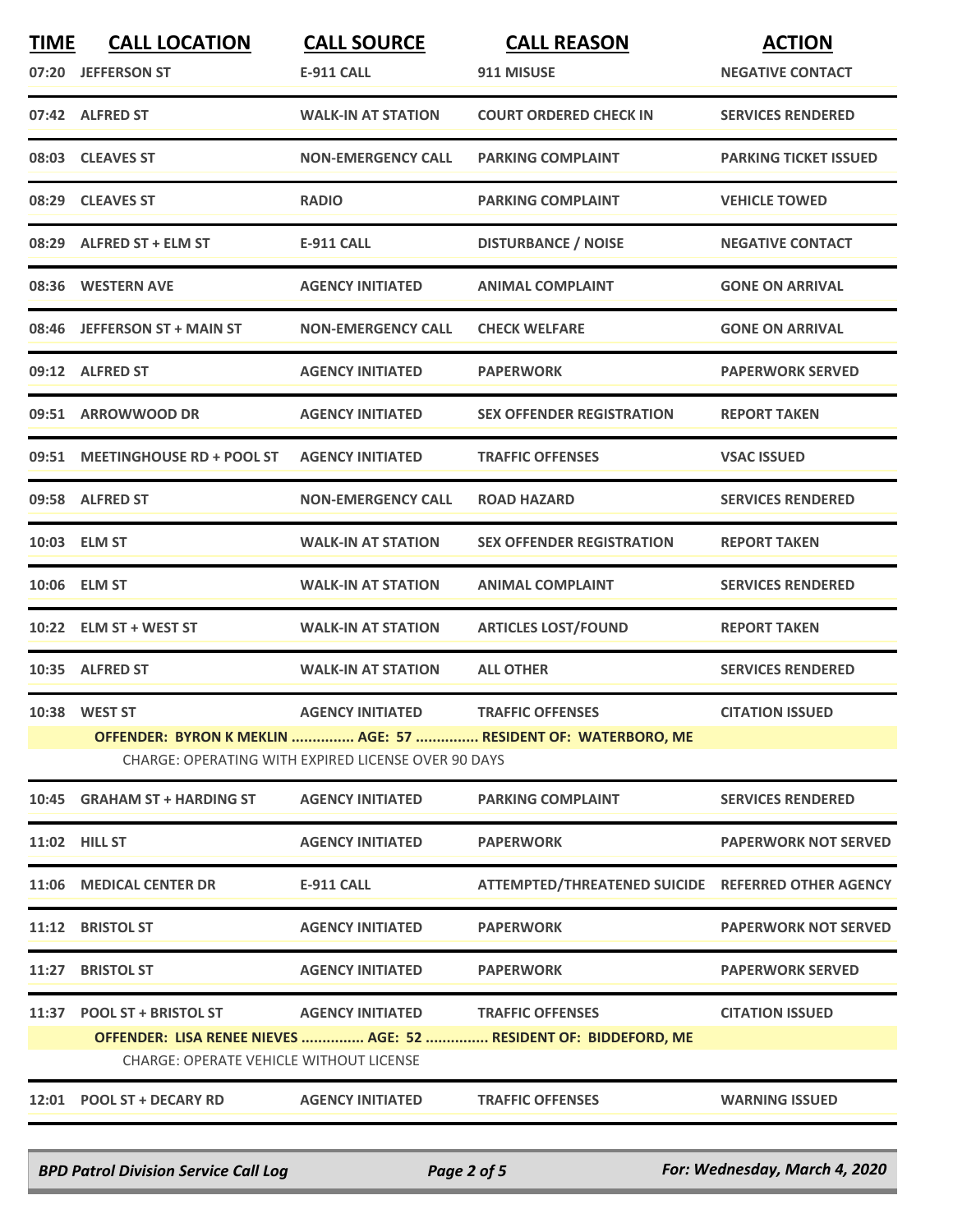| <b>TIME</b> | <b>CALL LOCATION</b><br>12:14 CRESCENT ST                                                                        | <b>CALL SOURCE</b><br><b>NON-EMERGENCY CALL</b>                                   | <b>CALL REASON</b><br><b>CIVIL COMPLAINT</b>                                                            | <b>ACTION</b><br><b>CIVIL COMPLAINT</b> |
|-------------|------------------------------------------------------------------------------------------------------------------|-----------------------------------------------------------------------------------|---------------------------------------------------------------------------------------------------------|-----------------------------------------|
|             | 12:28 POOL ST                                                                                                    | <b>AGENCY INITIATED</b>                                                           | <b>TRAFFIC OFFENSES</b>                                                                                 | <b>WARNING ISSUED</b>                   |
|             | 12:33 ALFRED ST                                                                                                  | <b>AGENCY INITIATED</b>                                                           | <b>ALL OTHER</b>                                                                                        | <b>SERVICES RENDERED</b>                |
|             | 12:37 ALFRED ST                                                                                                  | <b>WALK-IN AT STATION</b>                                                         | <b>ARTICLES LOST/FOUND</b>                                                                              | <b>SERVICES RENDERED</b>                |
|             | 12:38 POOL ST                                                                                                    | <b>AGENCY INITIATED</b>                                                           | <b>TRAFFIC OFFENSES</b>                                                                                 | <b>VSAC ISSUED</b>                      |
|             | 12:49 SOUTH ST                                                                                                   | <b>NON-EMERGENCY CALL</b>                                                         | <b>ROAD HAZARD</b>                                                                                      | <b>SERVICES RENDERED</b>                |
|             | 13:00 WEST ST + GUINEA RD                                                                                        | <b>AGENCY INITIATED</b>                                                           | <b>TRAFFIC OFFENSES</b>                                                                                 | <b>VSAC ISSUED</b>                      |
|             | 13:09 LITTLE HOUSE OF PRAYER DR                                                                                  | <b>WALK-IN AT STATION</b>                                                         | <b>SEX OFFENDER REGISTRATION</b>                                                                        | <b>REPORT TAKEN</b>                     |
|             | 13:21 MILE STRETCH RD                                                                                            | <b>AGENCY INITIATED</b>                                                           | <b>TRAFFIC OFFENSES</b>                                                                                 | <b>VSAC ISSUED</b>                      |
|             | 13:28 VINE ST                                                                                                    | <b>E-911 CALL</b>                                                                 | <b>MENTAL ILLNESS CASES</b>                                                                             | <b>SERVICES RENDERED</b>                |
| 13:39       | <b>HIGH ST</b><br>CHARGE: VIOLATING CONDITION OF RELEASE                                                         | <b>NON-EMERGENCY CALL</b><br><b>CHARGE: VIOLATING PROTECTION FROM ABUSE ORDER</b> | <b>VIOL OF BAIL CONDITIONS</b><br>OFFENDER: JUSTIN ISAIAH WILLIAMS  AGE: 18  RESIDENT OF: BIDDEFORD, ME | <b>ARREST(S) MADE</b>                   |
| 13:48       | <b>MAPLEWOOD AVE</b>                                                                                             | <b>AGENCY INITIATED</b>                                                           | <b>SUSPICION</b>                                                                                        | <b>REPORT TAKEN</b>                     |
|             | 14:10 ALFRED ST                                                                                                  | <b>WALK-IN AT STATION</b>                                                         | <b>COURT ORDERED CHECK IN</b>                                                                           | <b>SERVICES RENDERED</b>                |
|             | 14:13 MAINE TPKE + ALFRED ST                                                                                     | <b>NON-EMERGENCY CALL</b>                                                         | <b>TRAFFIC SIGNALS</b>                                                                                  | <b>REFERRED OTHER AGENCY</b>            |
|             | 14:16 HUBERT ST + HILL ST                                                                                        | <b>AGENCY INITIATED</b>                                                           | <b>TRAFFIC OFFENSES</b>                                                                                 | <b>VSAC ISSUED</b>                      |
|             | 14:41 ANDREWS RD                                                                                                 | <b>E-911 CALL</b>                                                                 | 911 MISUSE                                                                                              | <b>SERVICES RENDERED</b>                |
|             | 14:43 HUBERT ST                                                                                                  | <b>WALK-IN AT STATION</b>                                                         | <b>PAPERWORK</b>                                                                                        | <b>SERVICES RENDERED</b>                |
|             | 14:44 CLEAVES ST<br>OFFENDER: JUVENILE - H  AGE: 16  RESIDENT OF: BIDDEFORD, ME<br><b>CHARGE: WARRANT ARREST</b> | <b>NON-EMERGENCY CALL</b>                                                         | <b>WARRANT ARREST</b>                                                                                   | <b>ARREST(S) MADE</b>                   |
|             | 14:55 MAINE TPKE                                                                                                 | <b>NON-EMERGENCY CALL</b>                                                         | <b>ROAD HAZARD</b>                                                                                      | <b>REFERRED OTHER AGENCY</b>            |
|             | 14:56 ALFRED ST + MAINE TPKE                                                                                     | <b>E-911 CALL</b>                                                                 | <b>ROAD HAZARD</b>                                                                                      | <b>REFERRED OTHER AGENCY</b>            |
|             | 14:57 MAINE TPKE                                                                                                 | <b>NON-EMERGENCY CALL</b>                                                         | <b>ROAD HAZARD</b>                                                                                      | <b>REFERRED OTHER AGENCY</b>            |
|             | 14:57 ALFRED ST + MAINE TPKE                                                                                     | <b>NON-EMERGENCY CALL</b>                                                         | <b>ROAD HAZARD</b>                                                                                      | <b>REFERRED OTHER AGENCY</b>            |
|             |                                                                                                                  |                                                                                   |                                                                                                         |                                         |

*BPD Patrol Division Service Call Log Page 3 of 5 For: Wednesday, March 4, 2020*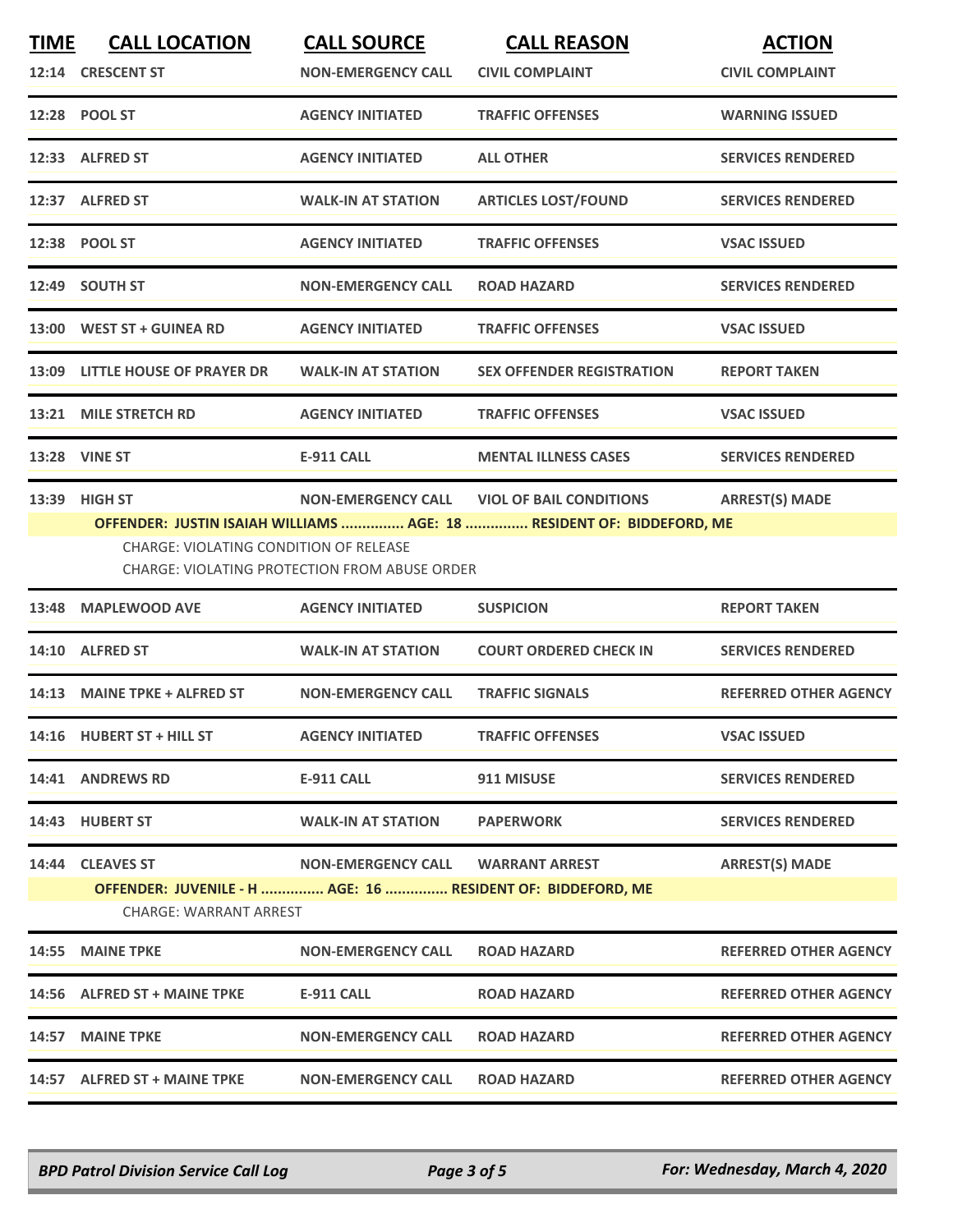| <b>TIME</b> | <b>CALL LOCATION</b>           | <b>CALL SOURCE</b>        | <b>CALL REASON</b>                                             | <b>ACTION</b>                |
|-------------|--------------------------------|---------------------------|----------------------------------------------------------------|------------------------------|
|             | 14:58 MAINE TPKE               | <b>NON-EMERGENCY CALL</b> | <b>ROAD HAZARD</b>                                             | <b>REFERRED OTHER AGENCY</b> |
| 14:59       | <b>MAINE TPKE</b>              | <b>NON-EMERGENCY CALL</b> | <b>ROAD HAZARD</b>                                             | <b>REFERRED OTHER AGENCY</b> |
| 14:59       | <b>MAINE TPKE</b>              | <b>NON-EMERGENCY CALL</b> | <b>ROAD HAZARD</b>                                             | <b>REFERRED OTHER AGENCY</b> |
|             | 14:59 MAINE TPKE + ALFRED ST   | <b>E-911 CALL</b>         | <b>ROAD HAZARD</b>                                             | <b>REFERRED OTHER AGENCY</b> |
| 15:00       | <b>MAINE TPKE</b>              | <b>NON-EMERGENCY CALL</b> | <b>ROAD HAZARD</b>                                             | <b>REFERRED OTHER AGENCY</b> |
|             | 15:00 ALFRED ST                | <b>NON-EMERGENCY CALL</b> | <b>DRUG TAKEBACK</b>                                           | <b>SERVICES RENDERED</b>     |
| 15:44       | <b>BOULDER WAY + ALFRED ST</b> | <b>NON-EMERGENCY CALL</b> | <b>DRUNKENNESS</b>                                             | <b>SERVICES RENDERED</b>     |
|             | <b>16:18 DARTMOUTH ST</b>      | <b>OTHER</b>              | <b>ARTICLES LOST/FOUND</b>                                     | <b>REPORT TAKEN</b>          |
|             | 16:25 RIVER RD                 | <b>NON-EMERGENCY CALL</b> | <b>ANIMAL COMPLAINT</b>                                        | <b>SERVICES RENDERED</b>     |
| 16:29       | <b>SUMMER ST</b>               | <b>NON-EMERGENCY CALL</b> | <b>ALL OTHER</b>                                               | <b>SERVICES RENDERED</b>     |
|             | 16:35 CATHEDRAL OAKS DR        | <b>E-911 CALL</b>         | 911 MISUSE                                                     | <b>SERVICES RENDERED</b>     |
|             | 16:44 ALFRED ST                | <b>NON-EMERGENCY CALL</b> | <b>TRESPASSING</b>                                             | <b>SERVICES RENDERED</b>     |
|             | 17:07 HILL ST                  | <b>WALK-IN AT STATION</b> | <b>PAPERWORK</b>                                               | <b>SERVICES RENDERED</b>     |
|             | 17:08 ALFRED ST                | <b>WALK-IN AT STATION</b> | <b>PAPERWORK</b>                                               | <b>SERVICES RENDERED</b>     |
|             | 17:10 HUBERT ST                | <b>AGENCY INITIATED</b>   | <b>PROTECTION FROM ABUSE SERVIC</b>                            | <b>PAPERWORK SERVED</b>      |
|             | <b>18:03 HILL ST</b>           | <b>AGENCY INITIATED</b>   | <b>PAPERWORK</b>                                               | <b>NEGATIVE CONTACT</b>      |
|             | 18:04 SULLIVAN ST              | E-911 CALL                | <b>ANIMAL COMPLAINT</b>                                        | <b>SERVICES RENDERED</b>     |
|             | <b>18:18 MAIN ST</b>           | <b>NON-EMERGENCY CALL</b> | <b>TRESPASSING</b>                                             | <b>GONE ON ARRIVAL</b>       |
|             | 18:44 SOUTH ST + QUIMBY ST     | <b>AGENCY INITIATED</b>   | <b>TRAFFIC OFFENSES</b>                                        | <b>WARNING ISSUED</b>        |
|             | 18:55 ALFRED ST                | <b>NON-EMERGENCY CALL</b> | <b>DRUNKENNESS</b>                                             | <b>ARREST(S) MADE</b>        |
|             | <b>CHARGE: PROBATION HOLD</b>  |                           | OFFENDER: DAVID B PERKINS  AGE: 34  RESIDENT OF: BIDDEFORD, ME |                              |
|             | 19:56 CLEAVES ST               | <b>NON-EMERGENCY CALL</b> | <b>ASSIST OTHER</b>                                            | <b>SERVICES RENDERED</b>     |
|             | 20:03 ALFRED ST                | <b>NON-EMERGENCY CALL</b> | ATTEMPTED/THREATENED SUICIDE REPORT TAKEN                      |                              |
|             | 20:54 BOULDER WAY              | <b>E-911 CALL</b>         | <b>PROTECTION FROM ABUSE SERVIC</b>                            | <b>PAPERWORK SERVED</b>      |
|             | 21:15 ELM ST                   | <b>NON-EMERGENCY CALL</b> | <b>CHECK WELFARE</b>                                           | <b>NO ACTION REQUIRED</b>    |

*BPD Patrol Division Service Call Log Page 4 of 5 For: Wednesday, March 4, 2020*